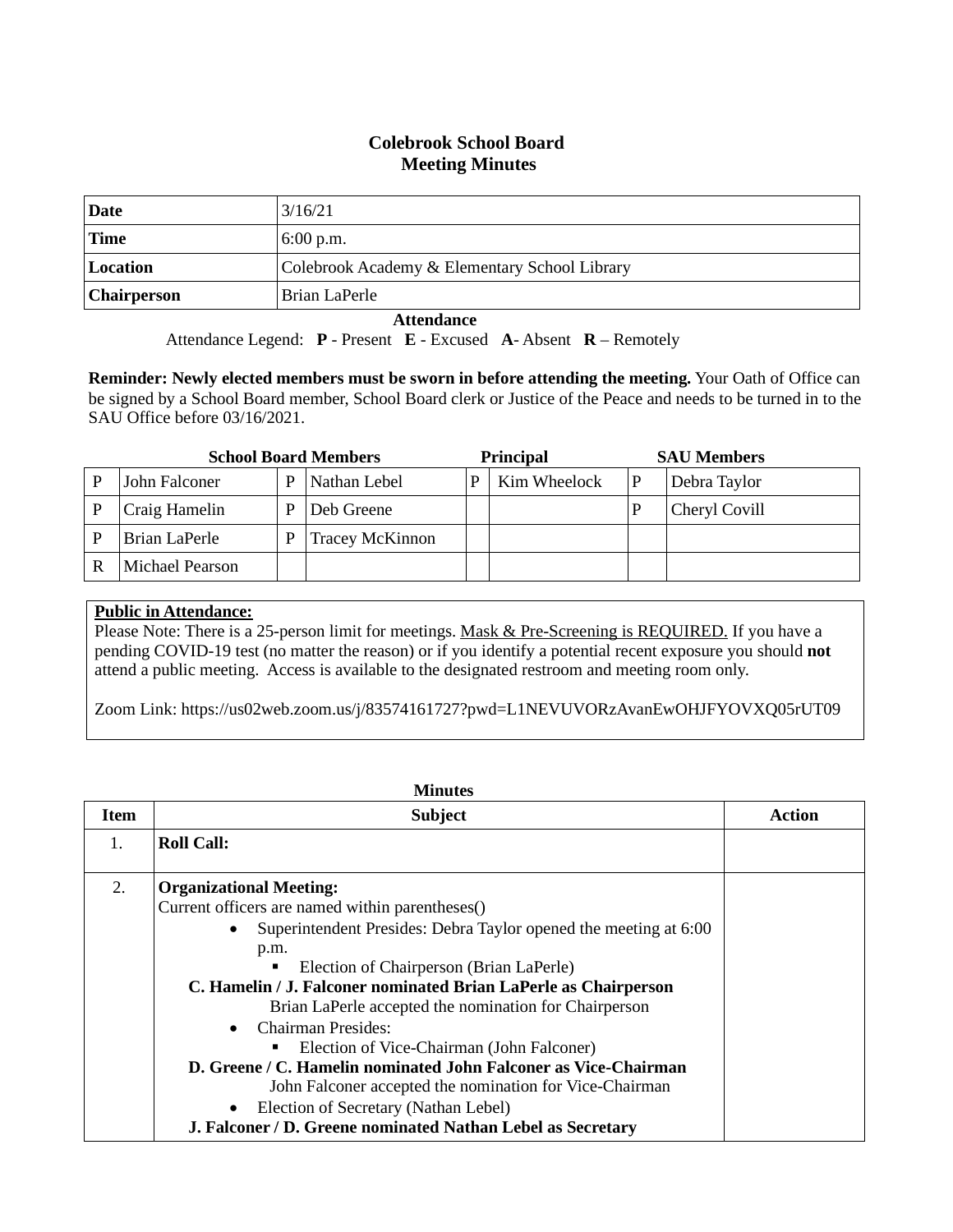|    | Nathan Lebel accepted the nomination for Secretary<br>Appointment and /or Volunteers:<br>NHSBA Delegate: (Craig Hamelin)<br>NHSBA Alternate: (Nathan Lebel)<br>٠<br>Legislative Alternative: (Tracey McKinnon)<br>٠<br>removed Michael Pearson<br>Subcommittees:<br>Building: (John Falconer, Deb Greene, Craig Hamelin, Brian<br>٠<br>LaPerle, Nathan Lebel)<br>Co-Curricular: Deb, Greene, Brian LaPerle, Nathan Lebel)<br>٠<br>Curriculum: Michael Pearson, Tracey McKinnon<br>٠<br><b>Removed Deb Greene</b><br>Negotiations: (John Falconer, Deb Greene)<br>п<br>Technology: (John Falconer, Deb Greene, Craig Hamelin,<br>٠<br>Brian LaPerle, Nathan Lebel)<br>SAU #7 Policy Committee: (Deb Greene)<br>٠<br>SAU #7 Technology Committee: (John Falconer, Brian<br>٠<br>LaPerle, Nathan Lebel)<br><b>Removed Deb Greene</b> |  |  |  |  |
|----|-----------------------------------------------------------------------------------------------------------------------------------------------------------------------------------------------------------------------------------------------------------------------------------------------------------------------------------------------------------------------------------------------------------------------------------------------------------------------------------------------------------------------------------------------------------------------------------------------------------------------------------------------------------------------------------------------------------------------------------------------------------------------------------------------------------------------------------|--|--|--|--|
| 3. | <b>Agenda Adjustments:</b><br>Teachers nominations for fiscal year 2021-2022<br>Proposed candidate for Assistant Principal position                                                                                                                                                                                                                                                                                                                                                                                                                                                                                                                                                                                                                                                                                               |  |  |  |  |
| 4. | <b>Hearing of the Public:</b><br>None                                                                                                                                                                                                                                                                                                                                                                                                                                                                                                                                                                                                                                                                                                                                                                                             |  |  |  |  |
| 5. | <b>Reading of the Minutes:</b><br>Colebrook School Board Meetings of February 16, 2021<br>Colebrook School Board Meetings of March 2, 2021<br>Vote: Motion<br>J. Falconer / N. Lebel: made a motion to accept both sets of meetings<br>Carried<br>with one correction on March 2, 2021.<br>Item $4 -$ Adjournment: changed time from 7:50 p.m. to 6:50 p.m.<br>O                                                                                                                                                                                                                                                                                                                                                                                                                                                                  |  |  |  |  |
| 6. | <b>Special Reports:</b><br>None<br>$\bullet$                                                                                                                                                                                                                                                                                                                                                                                                                                                                                                                                                                                                                                                                                                                                                                                      |  |  |  |  |
| 7. | School Administrator's Reports: Kim Wheelock<br>Kim has had meetings with the Superintendent and has had an IEP<br>٠<br>meeting and Leadership team meeting.<br>Kim has sent emails and spoken to parents on the phone.<br>٠<br>Kim has done observations and evaluation reports and had Curriculum<br>٠<br>Coordinator interviews.<br>The school had a successful Read Across America Week. The kids<br>enjoyed the theme days<br>Girls Basketball had a wonderful season in came in Runner's up.<br>٠<br>There are some positions posted and there are 4 interviews coming up<br>later this week.<br>$9 - 12$ grades have 95 students<br>$K - 8th$ grade have students                                                                                                                                                          |  |  |  |  |
| 8. | Superintendent's Report: Debra Taylor<br>Debra talked about the COVID-19 pandemic and what protocols they<br>have in place to keep the school open.                                                                                                                                                                                                                                                                                                                                                                                                                                                                                                                                                                                                                                                                               |  |  |  |  |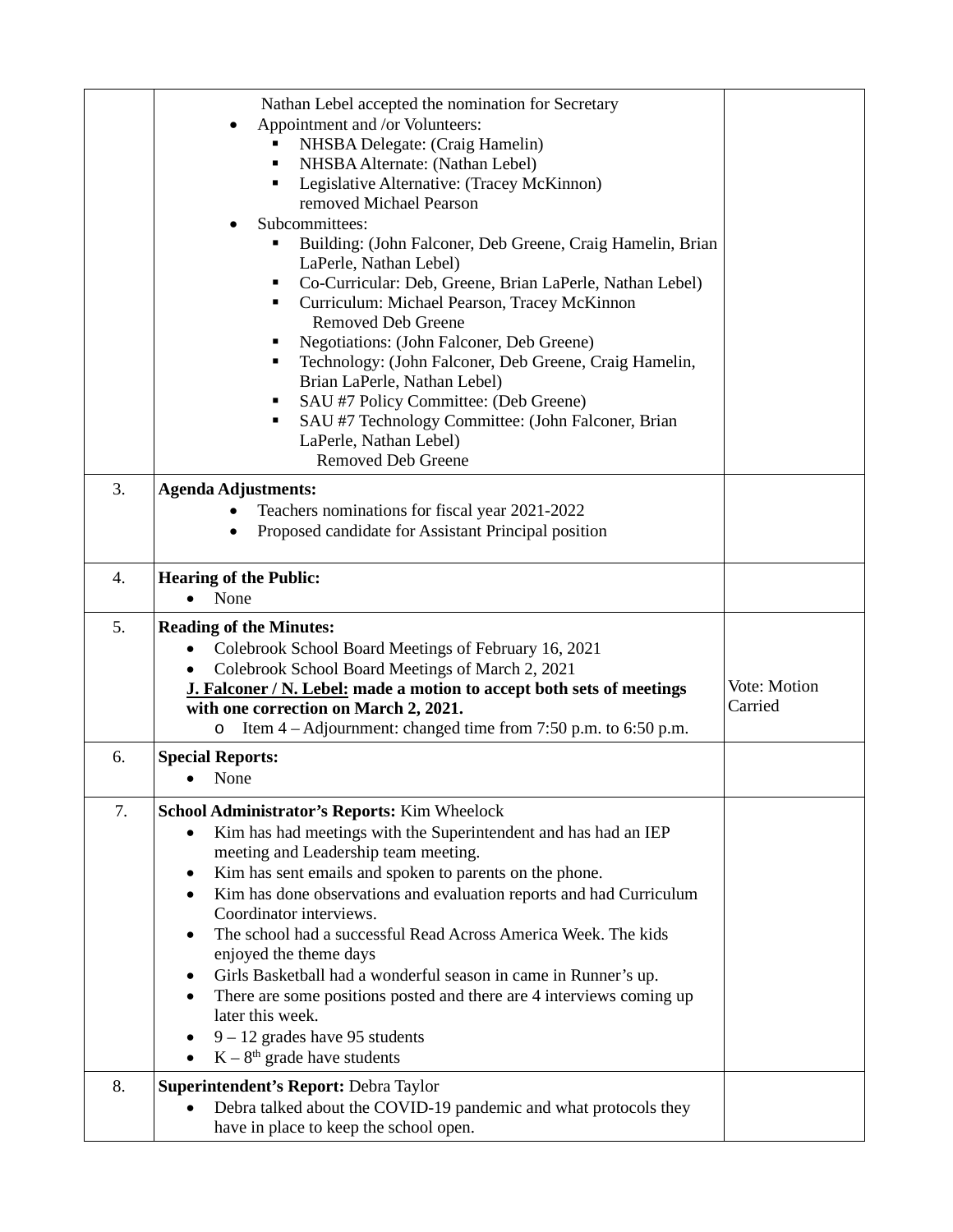|     | On Thursday, 2/18/21 a vaccine town hall for all SAU 7 staff which was<br>co-sponsored by UCVH and led by Dr. Tom Cochran? The session was<br>well attended and received positive feedback.<br>Received a second CARES Act allocation from the federal government<br>٠<br>known as ESSER II. This bill provides additional aid for COVID-19<br>related expenses in schools such as testing, vaccine distribution and<br>COVID mitigation programs.<br>March 18 & 19 is Professional Development days<br>$\bullet$<br>The Connecticut River Collaborative Planning Committee will meet in<br>the second week of March and receive a report from RHR which links<br>each proposed model to a financial analysis.<br>Additional COVID leave has been approved by the Colebrook School<br>٠<br>Board.<br>Jane Mathieu has taken the open position at the SAU office.<br>Tanya Crawford will fill the bookkeeping position at the SAU office<br>starting April 5 <sup>th</sup> . |  |
|-----|-----------------------------------------------------------------------------------------------------------------------------------------------------------------------------------------------------------------------------------------------------------------------------------------------------------------------------------------------------------------------------------------------------------------------------------------------------------------------------------------------------------------------------------------------------------------------------------------------------------------------------------------------------------------------------------------------------------------------------------------------------------------------------------------------------------------------------------------------------------------------------------------------------------------------------------------------------------------------------|--|
| 9.  | Business Administrator's Report: Cheryl Covill                                                                                                                                                                                                                                                                                                                                                                                                                                                                                                                                                                                                                                                                                                                                                                                                                                                                                                                              |  |
|     | Cheryl asked the board if anyone had had thoughts from the District<br>$\bullet$                                                                                                                                                                                                                                                                                                                                                                                                                                                                                                                                                                                                                                                                                                                                                                                                                                                                                            |  |
|     | meeting.<br>The District meeting went well, had around 25 people, David Hodge<br>$\bullet$                                                                                                                                                                                                                                                                                                                                                                                                                                                                                                                                                                                                                                                                                                                                                                                                                                                                                  |  |
|     | asked why they wanted to sell the Academy building when looking at<br>consolidation.                                                                                                                                                                                                                                                                                                                                                                                                                                                                                                                                                                                                                                                                                                                                                                                                                                                                                        |  |
|     | A lot of discussion on the APP building and the expansion, when hiring<br>٠                                                                                                                                                                                                                                                                                                                                                                                                                                                                                                                                                                                                                                                                                                                                                                                                                                                                                                 |  |
|     | more people by July, how is the school going to handle more students?                                                                                                                                                                                                                                                                                                                                                                                                                                                                                                                                                                                                                                                                                                                                                                                                                                                                                                       |  |
|     | The social distance may change from 6' to 3' that would help with some<br>$\bullet$<br>classrooms.                                                                                                                                                                                                                                                                                                                                                                                                                                                                                                                                                                                                                                                                                                                                                                                                                                                                          |  |
|     | N. Lebel asked about maybe getting some grant money for building<br>٠                                                                                                                                                                                                                                                                                                                                                                                                                                                                                                                                                                                                                                                                                                                                                                                                                                                                                                       |  |
|     | needs. C. Covill will check into it.                                                                                                                                                                                                                                                                                                                                                                                                                                                                                                                                                                                                                                                                                                                                                                                                                                                                                                                                        |  |
|     | J. Falconer asked is the schoolboard ready to address the potential of<br>٠                                                                                                                                                                                                                                                                                                                                                                                                                                                                                                                                                                                                                                                                                                                                                                                                                                                                                                 |  |
|     | more students enrolling.<br>C. Hamelin mentioned to the board the list of things that are wrong with<br>$\bullet$                                                                                                                                                                                                                                                                                                                                                                                                                                                                                                                                                                                                                                                                                                                                                                                                                                                           |  |
|     | re-opening the Academy building.                                                                                                                                                                                                                                                                                                                                                                                                                                                                                                                                                                                                                                                                                                                                                                                                                                                                                                                                            |  |
|     | B. LaPerle is going to talk with Greg Placy on what the Town is doing<br>with the expansion of the APP building. Talk more at the next meeting.                                                                                                                                                                                                                                                                                                                                                                                                                                                                                                                                                                                                                                                                                                                                                                                                                             |  |
|     | C. Covill mentioned the old school bus needs work before it will pass<br>$\bullet$                                                                                                                                                                                                                                                                                                                                                                                                                                                                                                                                                                                                                                                                                                                                                                                                                                                                                          |  |
|     | State Inspection. The board agreed the bench mark is \$3,000 to get the                                                                                                                                                                                                                                                                                                                                                                                                                                                                                                                                                                                                                                                                                                                                                                                                                                                                                                     |  |
|     | old bus inspected.<br>The new bus is on the road and B. LaPerle mentioned to get it                                                                                                                                                                                                                                                                                                                                                                                                                                                                                                                                                                                                                                                                                                                                                                                                                                                                                         |  |
|     | undercoated.                                                                                                                                                                                                                                                                                                                                                                                                                                                                                                                                                                                                                                                                                                                                                                                                                                                                                                                                                                |  |
|     | Michelle Hyde the school clerk is retiring the clerk position. She doesn't<br>٠<br>want to accept the position. C. Covill will place an ad in the Newspaper.                                                                                                                                                                                                                                                                                                                                                                                                                                                                                                                                                                                                                                                                                                                                                                                                                |  |
|     | Cheryl has 2 audits coming up.<br>٠                                                                                                                                                                                                                                                                                                                                                                                                                                                                                                                                                                                                                                                                                                                                                                                                                                                                                                                                         |  |
| 10. | NH School Board Association Business: John Falconer                                                                                                                                                                                                                                                                                                                                                                                                                                                                                                                                                                                                                                                                                                                                                                                                                                                                                                                         |  |
|     | New board members orientation workshop coming up on May 3 <sup>rd</sup> .                                                                                                                                                                                                                                                                                                                                                                                                                                                                                                                                                                                                                                                                                                                                                                                                                                                                                                   |  |
|     | Keep checking your emails<br>$\bullet$                                                                                                                                                                                                                                                                                                                                                                                                                                                                                                                                                                                                                                                                                                                                                                                                                                                                                                                                      |  |
| 11. | Co-Curricula Committee Report: Brian LaPerle                                                                                                                                                                                                                                                                                                                                                                                                                                                                                                                                                                                                                                                                                                                                                                                                                                                                                                                                |  |
|     | Brian asked Deb Greene & Nathan Lebel to meet with him to set up a<br>$\bullet$<br>meeting.                                                                                                                                                                                                                                                                                                                                                                                                                                                                                                                                                                                                                                                                                                                                                                                                                                                                                 |  |
| 12. | <b>Building Committee Report: Craig Hamelin</b>                                                                                                                                                                                                                                                                                                                                                                                                                                                                                                                                                                                                                                                                                                                                                                                                                                                                                                                             |  |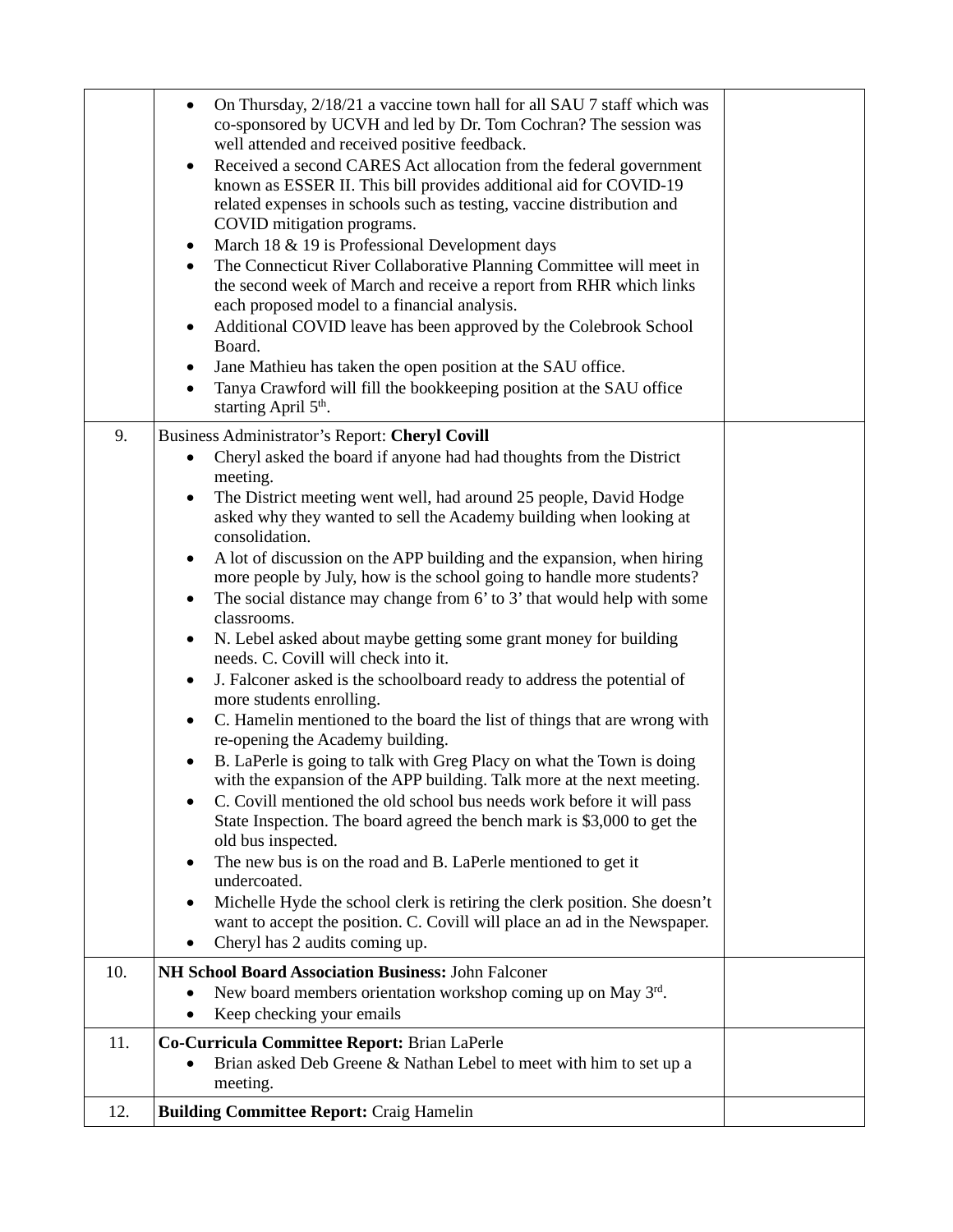| 13.<br>14. | <b>RFP</b> for Real Estate Broker<br>$\bullet$<br>J. Falconer asked if anyone else was contacted from either Real<br>O<br>Estate.<br>Went over the list of REP Specifications from the Ray Davis Real<br>$\circ$<br>Estate and REMAX Northern Edge Real Estate.<br>Lite discussion<br>$\circ$<br>N. Lebel / C. Hamelin: made a motion to award the REP for Real Estate<br>Broker on selling the Colebrook Academy to Ray Davis Real Estate.<br><b>Policy Committee Report: Deb Greene</b><br>Nothing<br><b>Negotiations Committee Report: John Falconer</b><br>Nothing<br>$\bullet$                                                                                                                                                                                                                                                                                                    | Vote: Motion<br>Carried                                                                                      |
|------------|----------------------------------------------------------------------------------------------------------------------------------------------------------------------------------------------------------------------------------------------------------------------------------------------------------------------------------------------------------------------------------------------------------------------------------------------------------------------------------------------------------------------------------------------------------------------------------------------------------------------------------------------------------------------------------------------------------------------------------------------------------------------------------------------------------------------------------------------------------------------------------------|--------------------------------------------------------------------------------------------------------------|
| 15.<br>16. | <b>Curriculum Committee Report: Deb Greene</b><br>Nothing<br>$\bullet$                                                                                                                                                                                                                                                                                                                                                                                                                                                                                                                                                                                                                                                                                                                                                                                                                 |                                                                                                              |
|            | <b>Technology Committee Report: Nathan Lebel</b><br>Nothing<br>$\bullet$                                                                                                                                                                                                                                                                                                                                                                                                                                                                                                                                                                                                                                                                                                                                                                                                               |                                                                                                              |
| 17.        | <b>Connecticut River Collaborative Committee Report: Brian LaPerle</b><br>Nothing new, next meeting will be Thursday night on 3/18/21                                                                                                                                                                                                                                                                                                                                                                                                                                                                                                                                                                                                                                                                                                                                                  |                                                                                                              |
| 18.        | <b>Unfinished Business:</b><br>Nothing<br>$\bullet$                                                                                                                                                                                                                                                                                                                                                                                                                                                                                                                                                                                                                                                                                                                                                                                                                                    |                                                                                                              |
| 19.        | <b>New Business:</b><br>Teachers Nominations for fiscal year 2021-2022- (attached)<br>J. Falconer / N. Lebel: motion to accept the teacher's nominations for<br>fiscal year $2021 - 2022$ .<br>Proposed Assistant Principal Position – Ron Patterson has accepted the<br>٠<br>Assistant Principal position and will have a contract for the school year.<br>D. Greene / N. Lebel: motion to have Ron Patterson to take the Assistant<br>Principal position.<br>Debra Taylor read a letter of resignation from 6 <sup>th</sup> grade teacher Joanne<br>Rockwell; she will not be finishing the school year.<br>C. Hamelin / D. Greene: motion to accept Mrs. Rockwell letter of<br>resignation.<br>Tracy McKinnon spoke to the board about the different substitute<br>teachers that the school has had for the $6th$ grade class and how students<br>are struggling and fallen behind. | Vote: 6 yes<br>C. Hamelin<br>abstained<br>Vote: Motion<br>Carried<br>Vote: 6 yes<br>J. Falconer<br>abstained |
| 20.        | <b>Other Business</b><br>Nothing<br>$\bullet$                                                                                                                                                                                                                                                                                                                                                                                                                                                                                                                                                                                                                                                                                                                                                                                                                                          |                                                                                                              |
| 21.        | <b>Information:</b><br>Nothing<br>٠                                                                                                                                                                                                                                                                                                                                                                                                                                                                                                                                                                                                                                                                                                                                                                                                                                                    |                                                                                                              |
| 22.        | <b>Non-Public Session:</b><br>Nothing<br>$\bullet$                                                                                                                                                                                                                                                                                                                                                                                                                                                                                                                                                                                                                                                                                                                                                                                                                                     |                                                                                                              |
| 23.        | <b>Meetings:</b><br>Colebrook School Board Meeting: Tuesday, April 6, 2021 – CA & ES<br>$\bullet$<br>Library<br>SAU #7 Board Meeting - Thursday, April 8, 2021 - Stewartstown<br>٠<br><b>Community School</b>                                                                                                                                                                                                                                                                                                                                                                                                                                                                                                                                                                                                                                                                          |                                                                                                              |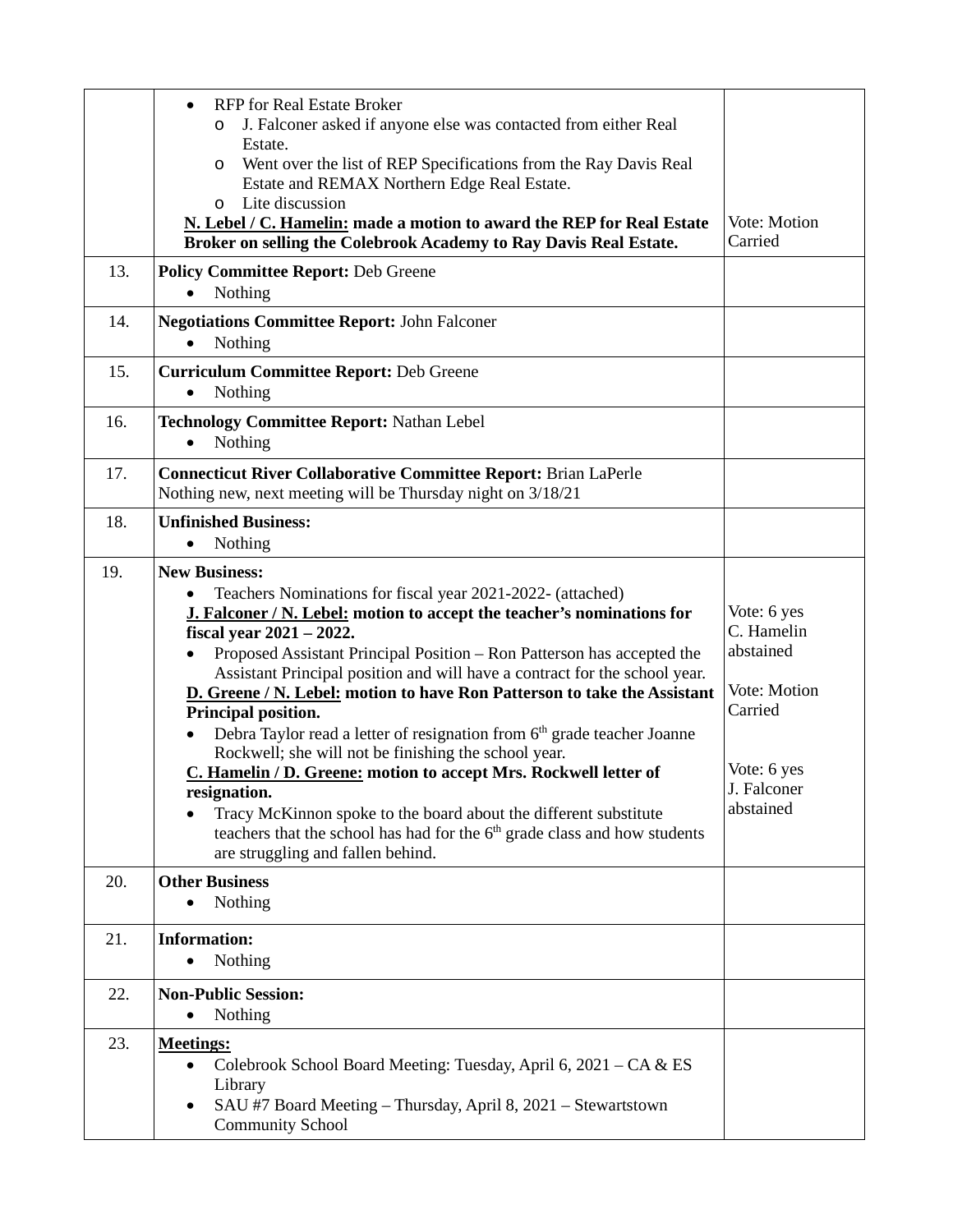|     | Adjournment:                                              |                               |
|-----|-----------------------------------------------------------|-------------------------------|
| 24. | The Colebrook School Board meeting adjourned at 7:30 p.m. | Vote: Motion<br>Carried       |
|     |                                                           | <b>Respectfully Submitted</b> |

Dorothy Uran Recording Clerk

# **Adopted 04/06/2021**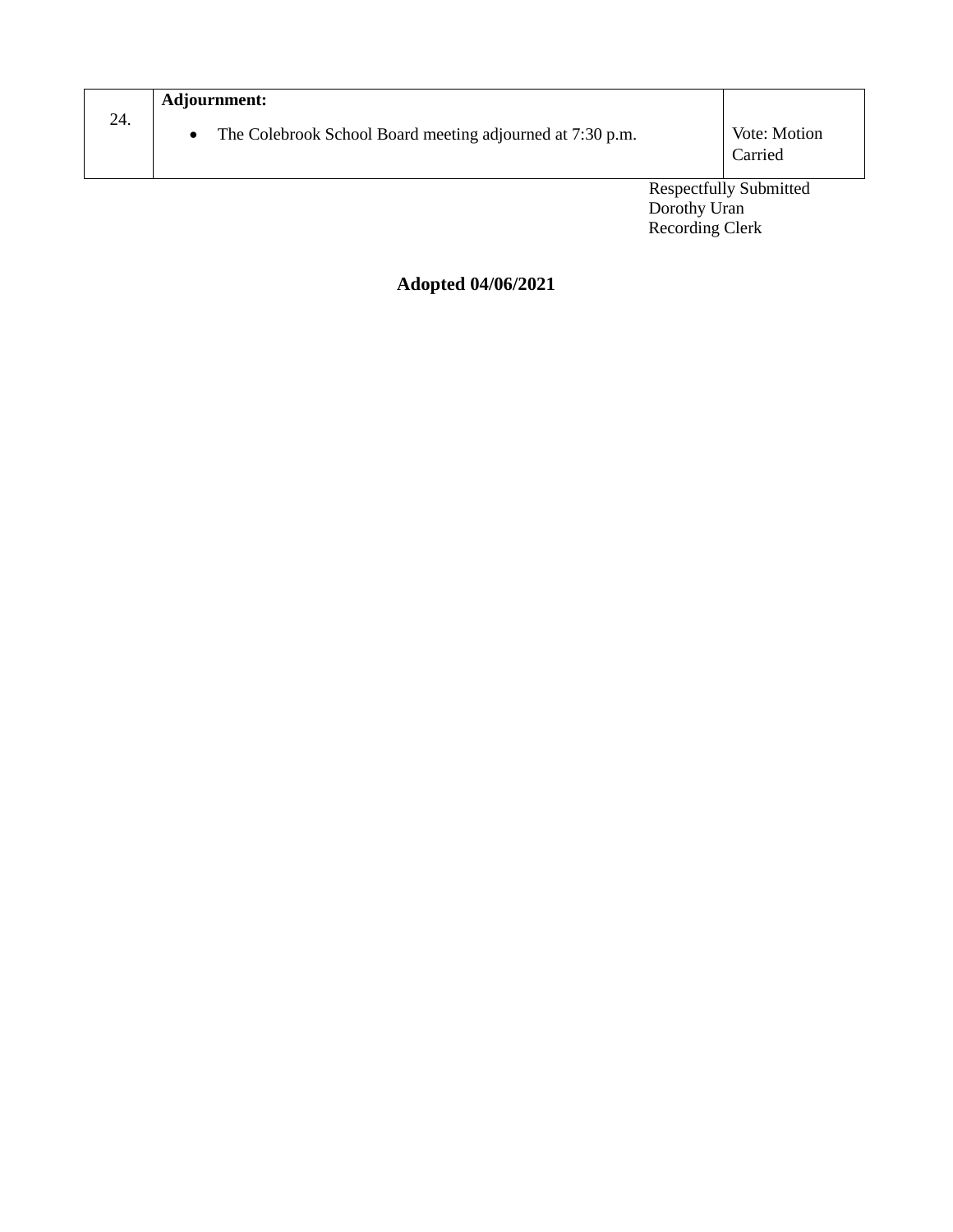## **COLEBROOK SCHOOL DISTRICT**

#### TEACHER NOMINATIONS FOR FISCAL YEAR 2021 - 2022

| <b>Staff Name</b> | Position                         |
|-------------------|----------------------------------|
|                   |                                  |
|                   | <b>Second Year Teacher</b>       |
|                   |                                  |
| Caron, Amy        | Counselor                        |
| Hamelin, T        | Elementary                       |
| Ouimette, C       | Elementary                       |
| Paquette, T       | Music                            |
| Snow, N           | Foreign Lang/math                |
| Springer J        | JH/HS Math                       |
|                   |                                  |
|                   | <b>Third Year Teacher</b>        |
|                   |                                  |
| Albers, Carla     | Special Education                |
| Brault, Jennifer  | Consumer Science                 |
| Clogston, Colleen | Guidance Counselor               |
| Phillips, Devon   | School Nurse                     |
| Worthing, Erika   | Special Education                |
|                   |                                  |
|                   | <b>Fourth Year Teacher</b>       |
|                   |                                  |
| Dorman, K         | Science                          |
| Parker, K **      | Physical Ed/Health               |
|                   |                                  |
|                   | <b>Fifth Year Teacher</b>        |
|                   |                                  |
| Hailey, Rebecca   | Special Education Grade K-2/PreK |
|                   | <b>Beyond Five Years</b>         |
|                   |                                  |
| Allin, Thomas L.  | JH/HS History                    |
| Brady, J          | Elementary                       |
| Call, Ryan        | Physical Education               |
| Eames, R          | Elementary                       |
| Grant, Lisa       | Elementary                       |
| Haley, Kyle       | Elementary                       |
| Hall, D           | Media Specialist                 |
| Hand, April       | Special Education Grade 3-6      |
| Hastings, L       | Elementary                       |
|                   |                                  |
| Hurley, N         | JH/HS Math                       |